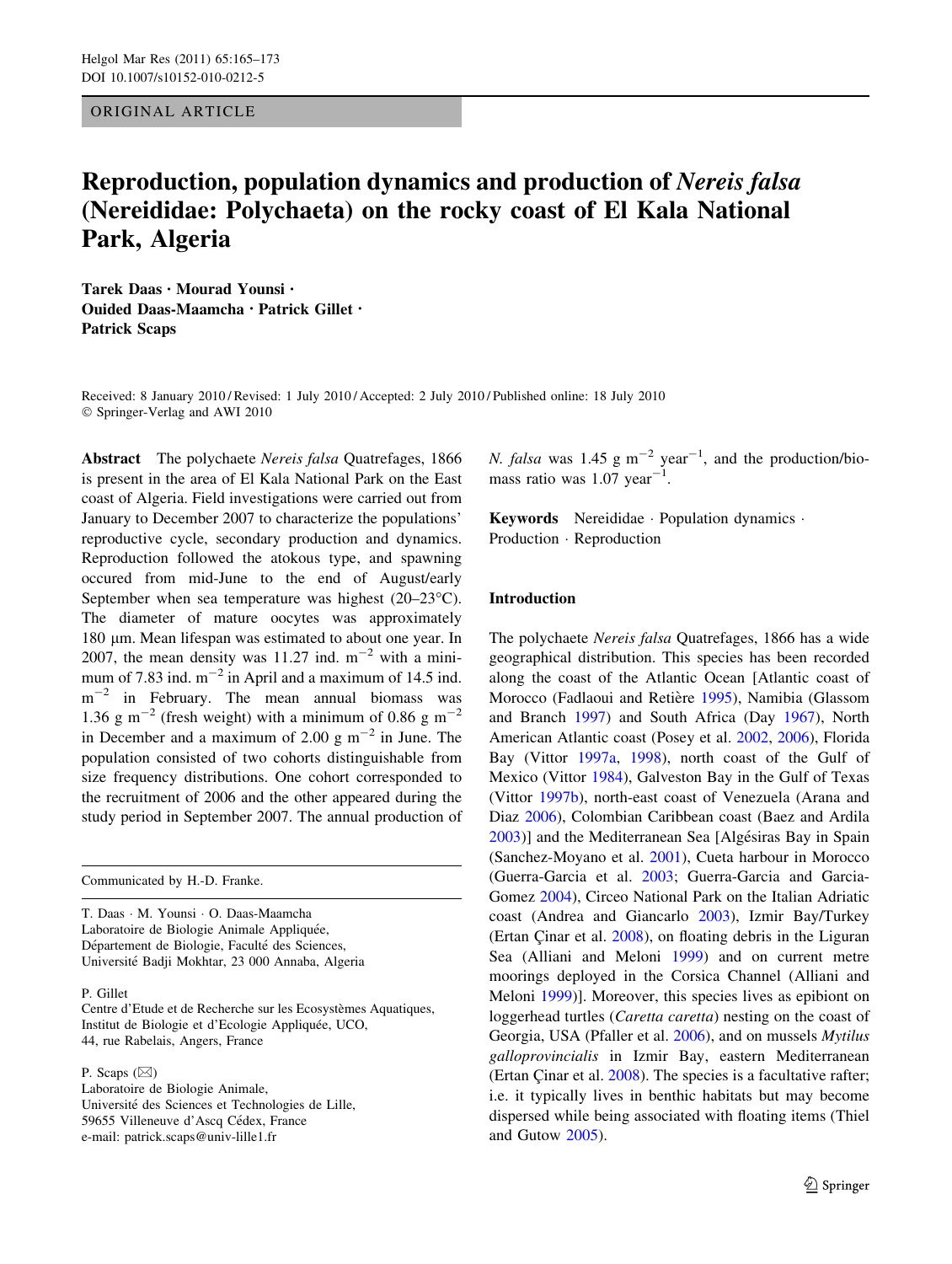

Fig. 1 Study area and location of sampling station

A preliminary study of the species' distribution on the Algerian east coast (between Skikda and El Kala, (Fig. 1) revealed its presence only in the area of El Kala National Park. The reproductive biology and population dynamics of this species are poorly documented. So, this study was conducted to obtain information on the cycle of reproduction, secondary production and dynamics of a population of N. falsa on a rocky shore on the Algerian east coast (Mediterranean Sea). This work is part of a research programme dedicated to the identification of indicator species of pollution on the Algerian east coast (Abdenour et al. [2000,](#page-6-0) 2004; Bouzeraa et al. [2004](#page-6-0); Beldi et al. [2006](#page-6-0); Sifi et al. [2007\)](#page-7-0).

# Materials and methods

## Study site and collection of material

Individuals were collected in the area of El Kala National Park, Algerian east coast. Worms were found among red algae covering hard bottoms. Rocks are metamorphic and are composed of gneiss and quartzite. The maximum tide is small (0.9 m).

Individuals were collected monthly from January to December 2007. The region sampled corresponded with the area of greatest density of individuals. The individuals occur in the lower intertidal zone and extend down into the subtidal. We used bleaching liquid (10% in sea water) to force individuals out of their algal mats in order to obtain undamaged whole individuals. Approximately  $6 \text{ m}^2$  of hard bottom has been monitored each month in order to collect enough individuals for the population dynamics study.

In our study site, N. falsa coexists with two other species of nereidid polychaetes, Perinereis cultrifera and Platynereis dumerilii. For a correct identification to species level, using the diagnostic patterns of paragnaths on the proboscis, worms were made to evert their proboscis by generating pressure some distance behind the head.

The number of collected specimens varied between 47 in April and 87 in February. A total of 812 worms were collected and examined. At each sampling date, air and sea water temperature were recorded.

# Reproduction

For the study of the reproductive cycle, the individuals were fixed in the laboratory with 8% neutral formalin and examined for the presence sexual products in the coelom. A short incision was made in the body wall at about the twentieth chaetigerous segment and a drop ( $\sim$ 1 ml) of the coelomic fluid was taken out with a Pasteur pipette and examined under a binocular microscope. If possible, forty oocytes each were measured using a calibrated eye piece graticule. The longest and the shortest diameter of oocytes were determined, and the average value was used as an estimate of oocyte size.

# Population dynamics

After species identification, the fresh weight of each individual was measured. Weight frequency histograms were treated by FISAT II FAO software, which is used for the identification of parameters of a mixture of distributions (Gayanilo et al. [2005\)](#page-7-0) and replaces the methods based on the analysis of modes of histograms (Gayanilo et al. [1988](#page-7-0); Gayanilo and Pauly [1989](#page-7-0)). The secondary production (P) was estimated by the method of Crisp ([1971\)](#page-6-0) using the equation  $P = (Nt_1 + Nt_2)/2(Wt_2 - Wt_1)$  with  $Nt_1$  and  $Nt_2$ representing numbers of individuals in a cohort at times  $t_1$ and  $t_2$  and  $Wt_1$  and  $Wt_2$  representing the mean fresh weights of a cohort at times  $t_1$  and  $t_2$ . The secondary production and the production/biomass ratio (P/B) were calculated for the year 2007.

#### Results

Temperature at the study site (Fig. [2\)](#page-2-0)

During the study period from January to December 2007, air temperature varied between 10°C in December and 34 °C in August (average:  $21.08 \pm 9.40$  °C). Sea water temperature measured during low tide ranged between  $8^{\circ}$ C in January and 23°C in August (average:  $16.08 \pm 5.01$ °C).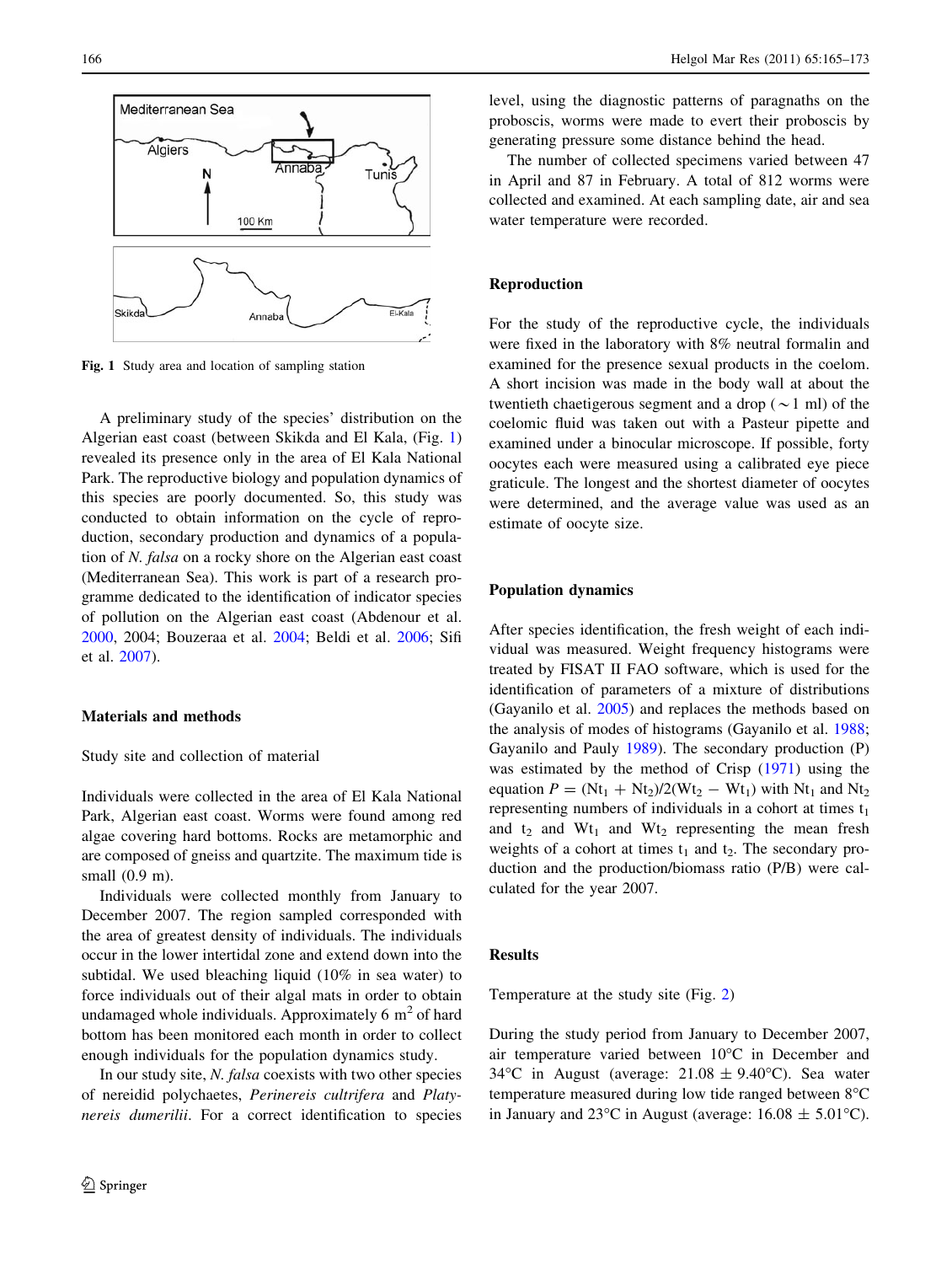<span id="page-2-0"></span>

Fig. 2 Monthly sea water and air temperature in the studied area

Cœlomic punctures of each female showed a homogeneous aspect with oocyte diameters being appreciably equal. Thus, ovogenesis was considered to be synchronous. The mean oocyte diameter frequency histograms of individuals collected from January to December 2007 are shown in Fig. 3. Most of the histograms are unimodal and can be considered to show a single cohort.

The study of the changes in average oocyte diameters (Fig. [4\)](#page-3-0) allowed us to reveal the female sexual cycle. The mean oocyte diameter varied between  $42.44 \pm 11.19 \text{ }\mu\text{m}$ in September and  $166.27 \pm 16.06 \mu m$  in August. From January to May, the mean oocyte diameter ranged between  $80$  and  $100 \mu m$ . We recorded a steady increase of the mean oocyte diameter from May to July, with maximal mean



Fig. 3 Size distribution frequency of oocytes between January and December 2007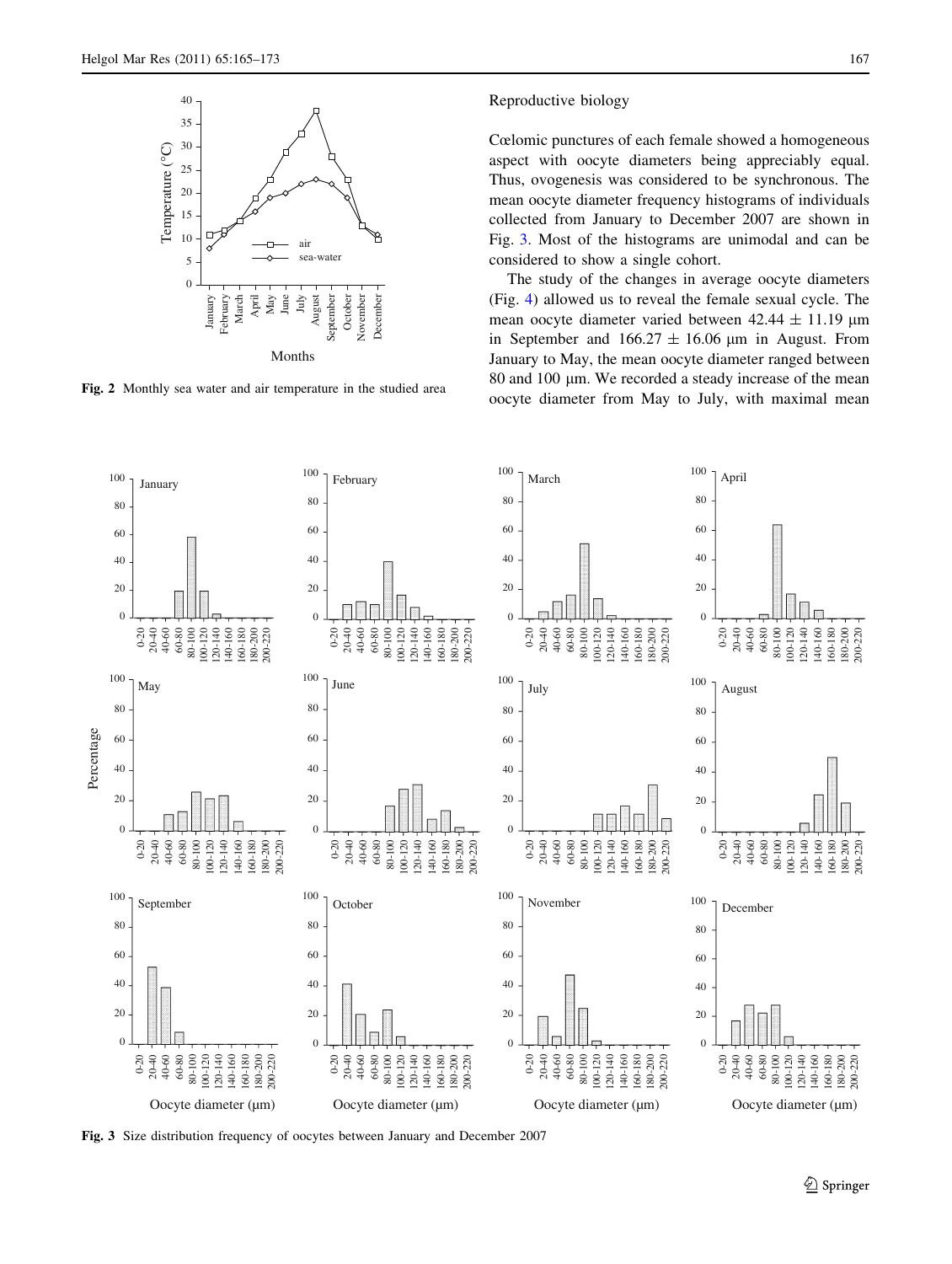<span id="page-3-0"></span>values of 155 um. The first mature oocytes (diameter greater than  $160 \text{ }\mu\text{m}$ ) occurred in the cœlomic fluid of females collected in mid-June. From July to August, oocyte growth was weak and the mean oocyte diameter became maximal (166.27  $\mu$ m). The coelomic fluid of females collected in early August contained a majority of large oocytes (diameter between 120 and 200  $\mu$ m) (Fig. [3](#page-2-0)), while the coelomic fluid of females collected in September contained only small oocytes indicating that the spawning period was finished. So, the spawning season begins in mid-June and spreads out until the end of August or early September. From September to December, the mean oocyte diameter ranged between 40 and 60 µm and remained relatively constant. Oocytes took less than one year to develop fully (Fig. 4).

During the whole study period, we did not find large mature males or females showing morphological modifications characteristic of epitoky. In consequence, individuals seem to reproduce exclusively in the atokous state and neither of sex appears to survive spawning. A comparison of Figs. [2](#page-2-0) and 4 shows that spawning occurs when sea water surface temperature is highest  $(20-23\degree C)$ .

# Population dynamics

The mean density and biomass of N. falsa, at the study site between January and December 2007, were  $11.27 \pm 2.09$ ind.  $m^{-2}$  and 1.36  $\pm$  0.38 g m<sup>-2</sup>, respectively. From one month to another, N. falsa density and biomass varied considerably (Fig. 5a, b). Nevertheless, the biomass tended to be higher in summer than in winter (Fig. 5b), with the highest value recorded in June  $(B = 2 \text{ g m}^{-2})$  and the lowest in December ( $B = 0.86$  g m<sup>-2</sup>).

The mean individual fresh weight was maximal during spring and summer (March to August). It decreased at the end of summer (September) and was minimal during



autumn and winter (October to February) (Fig. 6), reflecting the mortality of adults and recruitment of juveniles. The temporal variation in biomass is largely explained by the variation in mean individual fresh weight.



Fig. 5 Temporal variations in the density (ind.  $m^{-2}$ ) (a) and in the biomass (fresh weight g m<sup>-2</sup>) (**b**) of the studied population of Nereis falsa at El Kala, Algeria



Fig. 6 Changes in the mean individual fresh weight from January to December 2007. Each data point represents mean  $\pm$  standard error of the mean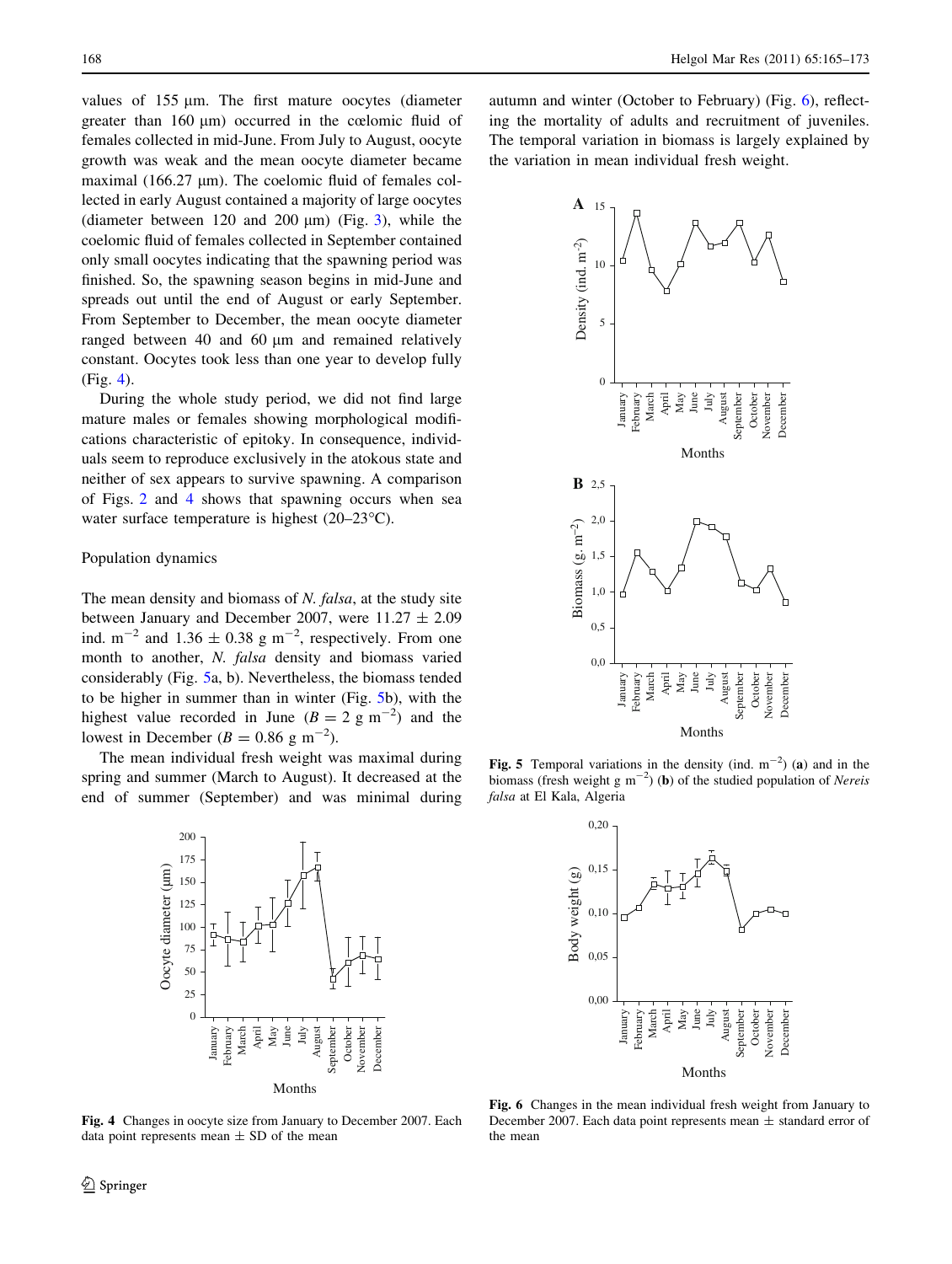## Recruitment pattern

The weight frequency histograms of N. falsa collected from January to December 2007 are shown in Fig. 7. Two cohorts  $(C_1, C_2)$  can be distinguished. One cohort  $(C_1)$  could be followed over eight months from January to August 2007. This cohort represents the older (I-group) individuals. Its members showed a progressive increase in mean individual weight from January to August (Fig. [6](#page-3-0)). During summer, this cohort was well represented by large females with large oocytes ranging from 140 to 190 µm in diameter in August. In September, the mean individual weight decreased, related to the disappearance of the large individuals after reproduction  $(C_1)$  and the appearance of another cohort  $(C_2)$ . This cohort could be followed for the rest of the sampling period into December. It corresponded to a new generation of individuals (0-group; i.e. individuals hatched during the sampling year) which had just settled in the study area. This cohort was represented by females with small oocytes ranging from 30 to 70 µm in diameter in September. All frequency histograms showed a unimodal distribution (Fig. 7).

Growth curves (Fig. [8\)](#page-5-0) have been constructed using the means of fresh weight for each cohort shown in Fig. 7. The mean lifespan was estimated to be one year using the appearance and disappearance of modes in the cohort analysis.



Fig. 7 Weight frequency histograms of Nereis falsa at El Kala between January and December 2007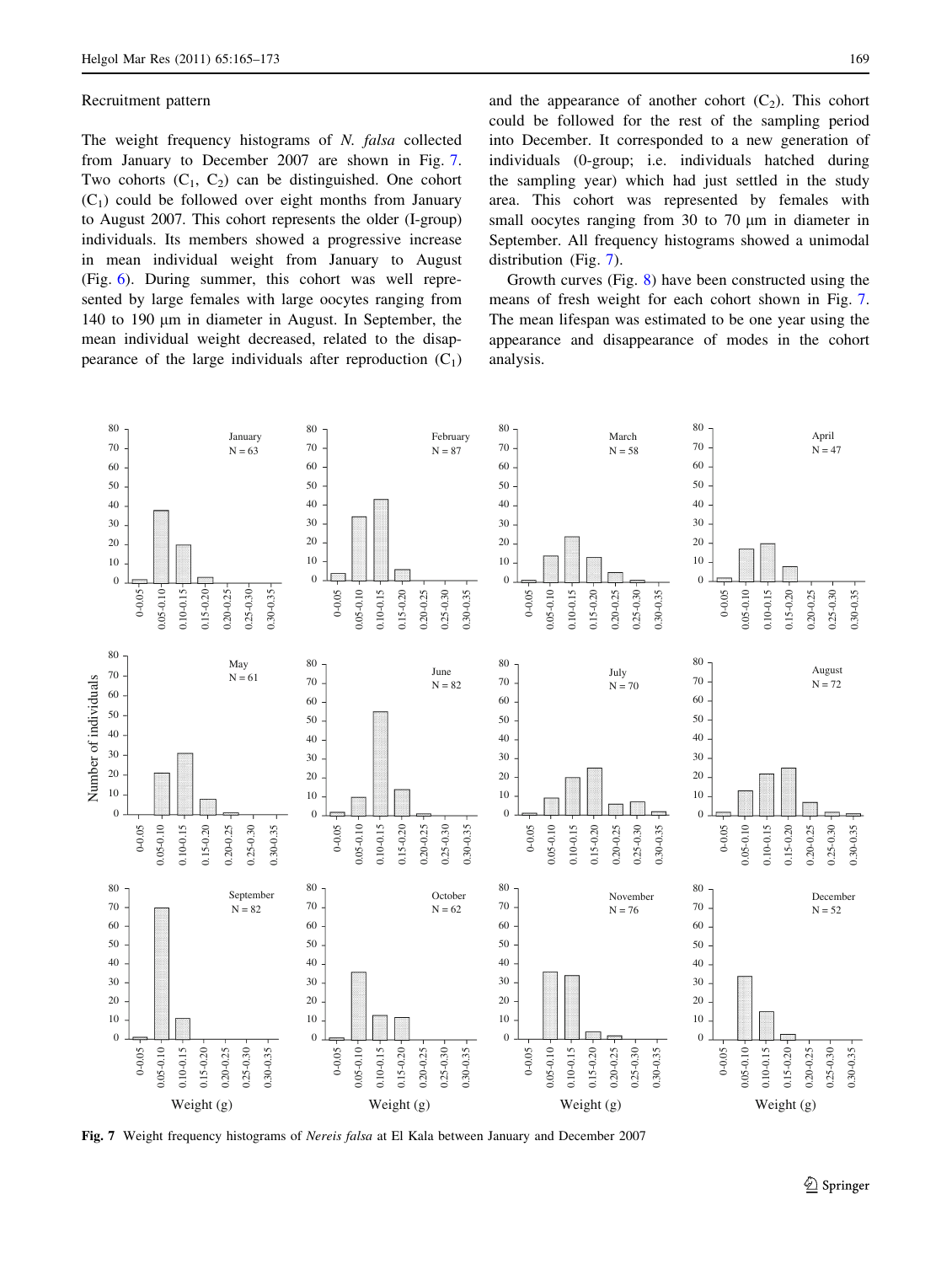<span id="page-5-0"></span>

Fig. 8 Growth curves of the cohorts of Nereis falsa at El Kala between January and December 2007

# Production estimates

Estimates for the production by the two cohorts of N. falsa during the study period are shown in Table 1. The annual secondary production in 2007 was  $P = 1.45$  g m<sup>-2</sup> year<sup>-1</sup> at a mean annual biomass of  $B = 1.36$  g m<sup>-2</sup>. Thus, the ratio  $P/B$  amounted to 1.07 year<sup>-1</sup>.

## **Discussion**

The reproduction of N. falsa in the El Kala National Park (Mediterranean, eastern Algeria) follows the atokous type.

Table 1 Secondary production of the cohorts of the population

| Cohort               | Wt    | $Wt_2 - Wt_1$ | Nt | $Nt_1 + Nt_2/2$ | Production<br>(g for 6 m <sup>2</sup> ) |
|----------------------|-------|---------------|----|-----------------|-----------------------------------------|
| January              | 0.095 |               | 63 |                 |                                         |
| February             | 0.108 | 0.013         | 87 | 75              | 0.975                                   |
| March                | 0.135 | 0.027         | 58 | 72.5            | 1.957                                   |
| April                | 0.130 | $-0.005$      | 47 | 52.5            | $-0.262$                                |
| May                  | 0.132 | 0.002         | 61 | 54              | 0.108                                   |
| June                 | 0.147 | 0.015         | 82 | 71.5            | 1.072                                   |
| July                 | 0.165 | 0.018         | 70 | 76              | 1.368                                   |
| August               | 0.149 | $-0.016$      | 72 | 71              | $-1.152$                                |
| Total C1             |       |               |    |                 | 4.066                                   |
| September            | 0.083 | 0.083         | 82 | 41              | 3.403                                   |
| October              | 0.100 | 0.017         | 62 | 72              | 1.224                                   |
| November             | 0.105 | 0.005         | 74 | 68              | 0.340                                   |
| December             | 0.100 | $-0.005$      | 52 | 63              | $-0.315$                                |
| Total C <sub>2</sub> |       |               |    |                 | 4.652                                   |
| Total                |       |               |    |                 | 8.718                                   |

Wt mean weight variation of a cohort between  $t_1$  and  $t_2$ ,  $Wt_1$  and  $Wt_2$ mean fresh weights of a cohort at times  $t_1$  and  $t_2$ , Nt number of individuals in a cohort at times t,  $Nt_1$  and  $Nt_2$  numbers of individuals in a cohort at times  $t_1$  and  $t_2$ 

Data on the species' mode of reproduction are very scarce and based on old and incomplete observations. To our knowledge, the present study is the first providing on the life cycle of N. falsa. Fauvel [\(1923](#page-7-0)) stated that the species reproduces in an epitokous state. However, ecological plasticity in the mode of reproduction has been observed for several species of polychaetes and particularly for nereidid polychaetes (see review by Giangrande [1997\)](#page-7-0). For example, individuals of Perinereis cultrifera reproduce with or without the morphological modifications which are characteristic of epitoky depending on geographical origin. This species is particularly interesting since it occupies the same habitat as N. falsa (rocky shores) and is present in our study site. The reproduction of P. cultrifera in the English Channel and the French Atlantic coast is of an epitokous type and has been observed from May to June and sometimes July (Fauvel [1916](#page-7-0); Herpin [1925;](#page-7-0) Fage and Legendre [1927](#page-7-0); Durchon [1951;](#page-7-0) Cazaux [1965](#page-6-0); Scaps et al. [1992\)](#page-7-0). In the Arcachon Basin (Cazaux [1965](#page-6-0)) and on the north coast of Brittany, P. cultrifera (Scaps et al. [1992](#page-7-0)) has a 3-year lifespan. Along the Atlantic coast of El Jadida (Morocco), the reproduction of P. cultrifera is of an atokous type and spawning occurs from April until the end of May (Rouhi et al. [2008\)](#page-7-0). In the Mediterranean Sea, mature specimens are atokous in Marseille (Peres and Rancurel [1948\)](#page-7-0) and on the west coast of Algerian in the Bay of Algiers (Durchon [1957](#page-7-0); Marcel [1962](#page-7-0); Rouabah et al. [2008](#page-7-0)). In the Bay of Algiers, the lifespan of the species probably does not exceed two years and the reproductive period spans most of the year, but reproduction is most intense in spring from March to May (Rouabah et al. [2008](#page-7-0)). Reproduction of P. cultrifera is of an epitokous type in the Venice lagoon in Italy (Ansaloni et al. [1986\)](#page-6-0), at Salammbô near Tunis (Zghal and Ben Amor [1989](#page-8-0)) and at Annaba on the east coast of Algeria near the Tunisian border (Rouabah and Scaps [2003a\)](#page-7-0). At Annaba, P. cultrifera has a 3-year lifespan and spawning occurs in late April/early May (Rouabah and Scaps [2003a](#page-7-0), [b](#page-7-0)). The existence of two modes of reproduction in this species (atoky and epitoky) led Marcel [\(1962](#page-7-0)) and Zghal and Ben Amor ([1989\)](#page-8-0) to split the species into two physiologically different subspecies ("races"), while the observations of Scaps et al. [\(2000](#page-7-0)), Roubah and Scaps [\(2003b](#page-7-0)) and Roubah et al. ([2009](#page-7-0)) indicated that "P. cultrifera" may represent a complex of species.

Our study showed that N. falsa from the coast of El Kala has a synchronous oogenesis. Similar results have been obtained for other species of nereidid polychaetes such as P. cultrifera (Rouabah and Scaps [2003a](#page-7-0)) and Platynereis dumerilii (Fischer and Dorresteijn [2004\)](#page-7-0). In contrast, Zribi et al. ([2007\)](#page-8-0) showed that Perinereis macropus from the Gulf of Gabes (Tunisia) has an asynchronous oogenesis, with the female individual bearing oocytes of quite different diameters.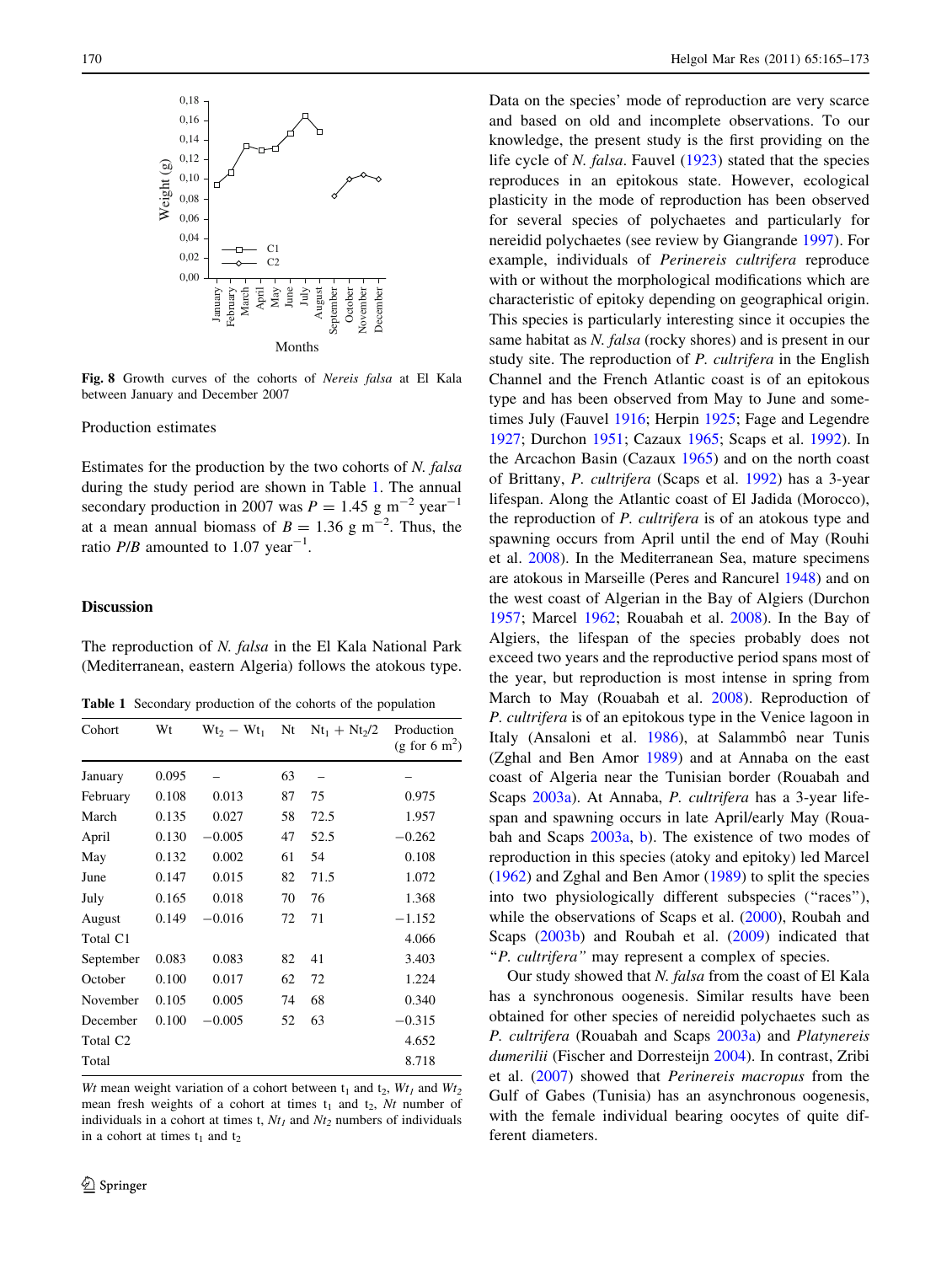| Family       | <b>Species</b>        | P/B         | Site                            | <b>Authors</b>           |
|--------------|-----------------------|-------------|---------------------------------|--------------------------|
| Arenicolidae | Arenicola marina      | 1.14        | Grevelingen estuary, North Sea  | Wolff and Wolff (1977)   |
| Nephthyidae  | Nephthys hombergii    | 1.9         | Lynher estuary, English Channel | Warwick and Price (1975) |
| Nereididae   | Nereis diversicolor   | $3.9 - 4.6$ | Bou Regreg, Morocco             | Gillet (1993)            |
|              | Nereis diversicolor   | $1.7 - 1.9$ | Oued Souss, Morocco             | Ait Alla et al. $(2006)$ |
|              | Nereis falsa          | 1.07        | El Kala, Algeria                | Present work             |
|              | Perinereis cultrifera | 2.3         | El Jadida, Morocco              | Rouhi et al. (2008)      |
| Owenidae     | Owenia fusiformis     | 0.89        | English channel                 | Ménard et al. (1989)     |
| Spionidae    | Scolelepis squamata   | 2.0         | Morocco                         | Bayed et al. $(2006)$    |

<span id="page-6-0"></span>Table 2 Comparison of the production/biomass ratio (P/B) in some species of polychaetous annelids

Data on the reproductive biology of nereidid polychaetes from the east coast of Algeria and the coast of Tunisia are very scarce. Nevertheless, Rouabah and Scaps [\(2003a\)](#page-7-0) studied the life cycle and population dynamics of P. cultrifera in the area of Annaba, about 30 km west to our study site. It should be noticed that we did not find individuals of N. falsa in the site studied by Roubah and Scaps in ([2003a](#page-7-0), [b\)](#page-7-0), while these two species co-occur on the coast of El Kala.

Nereis falsa has smaller mature oocytes (diameter of 160–210  $\mu$ m, mean 165  $\mu$ m) than *P. cultrifera* (diameter from 220 to, mean  $250 \mu m$ ). The reproductive period of P. cultrifera is short and spawning occurs from the end of April to early May; that of N. falsa is longer with spawning occurring from the end of July to early September. Oogenesis in P. cultrifera takes 16 months, while that in N. falsa takes less than one year. So, these two co-occurring nereids show clear differences in reproductive traits. The reproductive season of P. macropus stretches from March to June in the Gulf of Gabes in Tunisia, and mature oocytes range between 220 and 300 µm in diameter with a mean of  $250 \mu m$  (Zribi et al.  $2007$ ). In contrast to P. cultrifera and P. macropus, which reproduce in spring at rising sea water temperature, N. falsa reproduces in summer when sea water temperature is at its maximum. In our study site, there are three species of nereids co-occurring in the same habitat (N. falsa, P. cultrifera and P. dumerilii) but only the life cycles of N. falsa and P. cultrifera have been investigated in this area. The life cycle of *P. dumerilii*, well known from some other geographical locations, remains to be studied for the coast of El Kala in order to compare all three species with respect to their reproductive characteristics.

The values of the mean annual biomass  $(B = 1.36$  g  $m^{-2}$  year<sup>-1</sup>) and the secondary production ( $P = 1.45$  g  $m^{-2}$ ) of *N. falsa* at El Kala National Park are among the lowest recorded for polychaetes. The known P/B ratios of polychaete worms range between 0.89 and 4.6  $year^{-1}$ (Table 2). The P/B ratio value of  $1.07 \text{ year}^{-1}$  for the N. falsa population of El Kala is similar to those reported

for Owenia fusiformis in the English Channel  $(0.89 \text{ year}^{-1})$ and Arenicola marina in the North Sea  $(1.14 \text{ year}^{-1})$  but is lower than those for polychaete worms from North Africa (e.g.  $P/B = 2.3$  year<sup>-1</sup> for *P. cultrifera* on the Atlantic coast of El Jadida, Morocco; Rouhi et al. [2008\)](#page-7-0).

## References

- Abdenour C, Smith BD, Boulakoud MS, Samraoui B, Rainbow PS (2000) Trace metals in marine, brackish and freshwater prawns from north-east Algeria. Hydrobiologia 432:217–227
- Aït Alla A, Gillet P, Deutsch B, Bergayou H, Moukrim A (2006) Respones of Nereis diversicolor (Polychaeta, Nereididae) populations to reduced wastewater discharge in the polluted estuary of oued Souss, bay of Agadir, Morocco. Estuar Coast Shelf Sci 70:633–642
- Alliani S, Meloni R (1999) Dispersal strategies of benthic species and water current variability in the Corsica Channel. Scientia Marina 63:137–145
- Andrea P, Giancarlo MJ (2003) La Fauna del Parco Nazionale del Circeo. Progetto ''Parchi in qualita`'' ovvero ''applicazione pilota del Sistema di Gestione Ambientale nelle aree naturali protette''. ENEA, pp 1–81
- Ansaloni L, Pellizzato M, Zunarelli-Vandini R (1986) Policheti di interessse economiconella laguna di Venezia. Nova Thalassia 8:641–642
- Arana IL, Diaz OD (2006) Polychaeta (Annelida) associated with Thalassia testudinum in the northeastern coastal waters of Venezuela. Rev Biol Trop Int J Trop Biol Conserv 54:971–978
- Baez D, Ardila NE (2003) Polychaetes (Annelida: Polychaeta) of the Colombian Caribbean. Biota Colomb 4:89–109
- Bayed A, Cherkaoui F, Glémarec M (2006) Population dynamics of Scolelepis squamata (Annelida: Polychaeta) from a Northwest African beach. Cah Biol Mar 47:143–155
- Beldi H, Gimbert F, Maas S, Scheiffer R, Soltani N (2006) Seasonal variations of Cd, Cu, Pb and Zn in the edible mollusc Donax trunculus (Mollusca, Bivalvia) from the gulf of Annaba, Algeria. Afr J Agr Res 1:85–90
- Bouzeraa N, Abbes A, Soltani N (2004) Analyse des protéines chez trois espèces de bivalves vivant dans des milieux différents, la lagune El Mellah et le golfe d'Annaba. Bull INSTM 9:97–100
- Cazaux C (1965) Evolution de Perinereis cultrifera (Grube) au cours d'un cycle annuel a` Arcachon. Soc Linn Bord 101:1–18
- Crisp D (1971) Energy flow measurements. In: Holme NA, Mc Intyre AD (eds) Methods for the study of marine benthos. Blackwell, Oxford, pp 197–279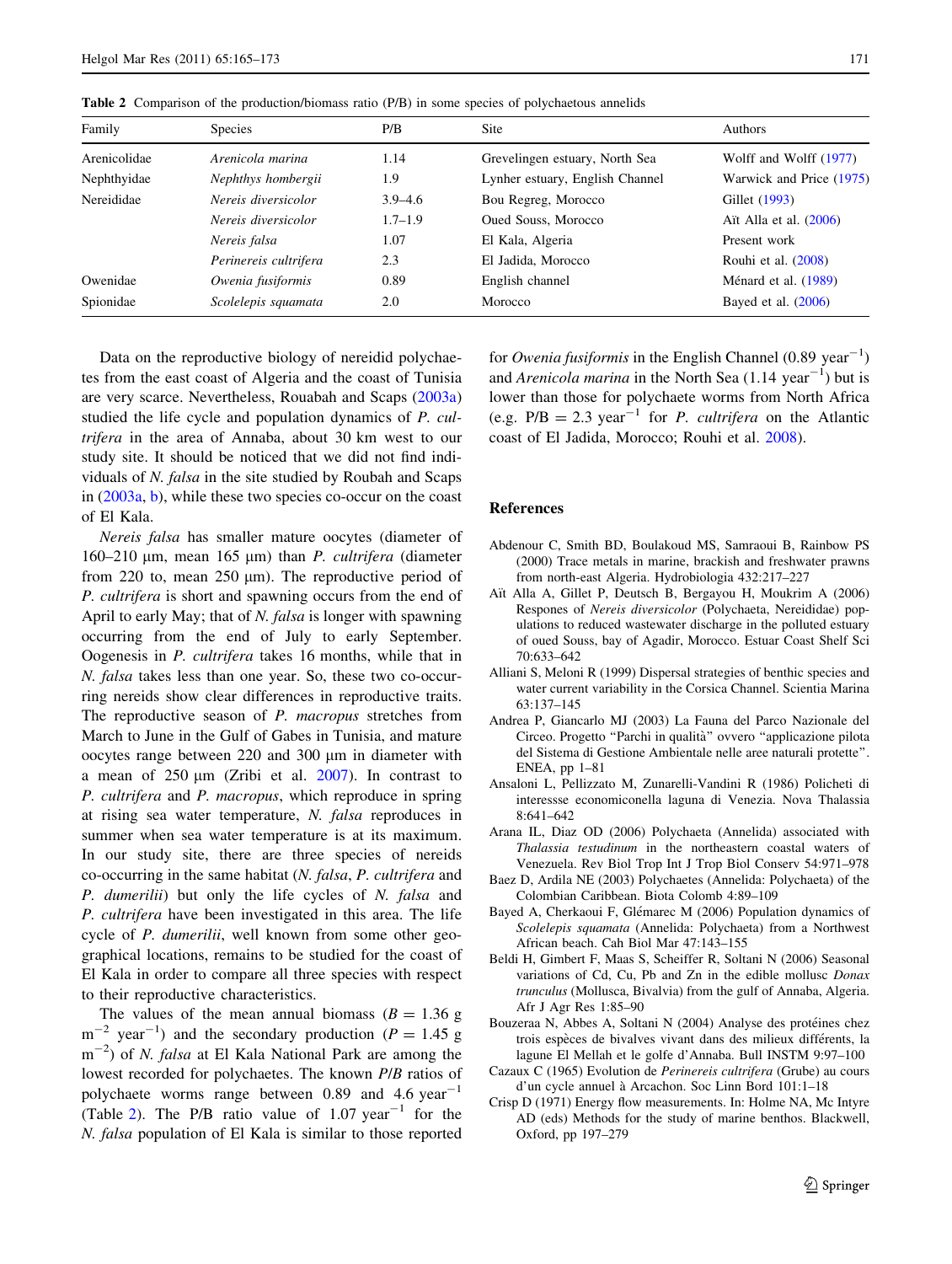- <span id="page-7-0"></span>Day JH (1967) Polychaeta of Southern Africa. Part I. Errantia. British Museum (National History), London
- Durchon M (1951) Les modalités de l'essaimage de Perinereis cultrifera Grube (Annélide Polychète) à Luc-sur-Mer (Calvados). Arch Zool Exp Gén 88:1-6
- Durchon M (1957) Problèmes posés par le comportement des néréidiens au moment de leur reproduction. Ann Biol 33:31–42
- Ertan Cinar M, Katağan T, Koçak F, Öztürk B, Ergen Z, Kocatas A, Önen M, Kirkim F, Bakir K, Kurt G, Dağli E, Açik S, Doğan A, Özcan T (2008) FaunaL assemblages of the mussel  $Mytilus$ galloprovincialis in and around Alsancak Harbour (Izmir Bay, eastern Mediterranean) with special emphasis on alien species. J Mar Syst 71:1–17
- Fadlaoui S, Retière C (1995) Etude bionomique des communautés macrozoobenthiques des fonds subtidaux de la région de Sidi Boulbra (côte atlantique marocaine) et biogéographie des espèces. Bull Inst Sci Rabat 19:119-135
- Fage L, Legendre R (1927) Pêches planctoniques à la lumière effectuées à Banyuls-sur-Mer et à Concarneau. Arch Zool Exp Gén 67:23-222
- Fauvel P (1916) Annélides polychètes pélagiques provenant des yatchs « Hirondelle » et « Princesse alice » . Résultats scientifiques des campagnes du Prince Albert  $1<sup>er</sup>$  de Monaco 48:1–152
- Fauvel P (1923) Polychètes errantes. Faune de France. Lechevaliers, Paris
- Fischer A, Dorresteijn A (2004) The polychaete Platynereis dumerilii (Annelida): a laboratory animal with spiralian cleavage, lifelong segment proliferation and a mixed benthic/pelagic life cycle. BioEssays 26:314–325
- Pfaller JB, Bjorndal KA, Reich KJ, Williams KL, Frick, MG (2006) Distribution patterns of epibionts on the carapace of loggerhead turtles, Caretta caretta. J Mar Biol Ass UK 2: 1–4. Biodiversity records, published on-line, [http://www.mba.ac.uk/jmba/pdf/5381.](http://www.mba.ac.uk/jmba/pdf/5381.pdf) [pdf](http://www.mba.ac.uk/jmba/pdf/5381.pdf)
- Gayanilo FC, Pauly D (1989) Announcing the release of version 1.1 of the Compleat ELEFAN Software Package. Fishbyte 7.2:20–31
- Gayanilo FC, Soriano M, Pauly D (1988) A draft guide to the ELEFAN ICLARM Software Project 2, pp 1–70
- Gayanilo FC, Sparre P, Pauly D (2005) FISAT II FAO ICLARM. Outils d'évaluation des stocks, pp 1–198
- Giangrande A (1997) Polychaete reproductive patterns, life cycles and life histories: an overview. Ocean Mar Biol Ann Rev 35:323–386
- Gillet P (1993) Impact de l'implantation d'un barrage sur la dynamique des populations de Nereis diversicolor (annélide polyche`te) de l'estuaire du Bou Regreg Maroc. J Rec Ocean 18:15–18
- Glassom D, Branch GM (1997) Impact of predation by greater flamingos Phoenicopterus ruber on the macrofauna of two southern African lagoons. Mar Ecol Prog Ser 149:1–12
- Guerra-Garcia JM, Garcia-Gomez JC (2004) Polychaete assemblages and sediment pollution in a harbour with two opposing entrances. Helgol Mar Res 58:183–191
- Guerra-Garcia JM, Gonzales-Villa FJ, Garcia-Gomez JC (2003) Aliphatic hydrocarbon pollution and macrobenthic assemblages in Ceuta harbour: a multivariate approach. Mar Ecol Prog Ser 263:127–138
- Herpin R (1925) Recherches biologiques sur la reproduction et le développement de quelques annelides polychètes. Bull Soc Sci Nat Ouest Fr 4:1–250
- Marcel R (1962) Cycle annuel de Perinereis cultrifera Grube (Annélide Polychète) à Alger. Mém Soc Sci Nat Cherbourg 19:39–54
- Ménard F, Gentil F, Dauvin JC (1989) Population dynamics and secondary production of Owenia fusioformis Delle Chiaje

(Polychaeta) from the Bay of Seine (eastern English Channel). J Exp Mar Biol Ecol 133:151–167

- Peres JM, Rancurel P (1948) Observations sur la ponte de Perinereis cultrifera Grube dans le golfe de Marseille. Bull Soc Zool Fr 73:97–100
- Posey MH, Alphin TD, Cahoon LB, Lindquist DG, Mallin MA, Nevers MB (2002) Top-down versus bottom-up limitation in benthic infaunal communities: direct and indirect effects. Estuaries 25:999–1014
- Posey MH, Alphin TD, Cahoon LB (2006) Benthic community responses to nutrient enrichment and predator exclusion: influence of background nutrient concentrations and interactive effects. J Exp Mar Biol Ecol 330:105–118
- Rouabah A, Scaps P (2003a) Life cycle and population dynamics of the Polychaete Perinereis cultrifera from the Algerian Mediterranean coast. Mar Ecol PSZN 24:85–99
- Rouabah A, Scaps P (2003b) Two-dimensional electrophoresis analysis of proteins from epitokous forms of the polychaete Perinereis cultrifera from the English Channel and the Mediterranean Sea. Cah Biol Mar 44:227–236
- Rouabah L, Rouabah A, Ferroudj S, Scaps P (2008) Comparison of the life cycles of two populations of the polychaete Perinereis cf. cultrifera from the Bay of Algiers (Mediterranean Sea). Sci Mar 72:769–778
- Roubah A, Rouabah L, Tahar A, Scaps P (2009) Variations in paragnath number of the different morphs of the polychaete Perinereis cf. cultrifera in relation to geographical location and type of reproduction. Am J Sci Res 1:12–22
- Rouhi A, Gillet P, Deutsch B (2008) Reproduction and population dynamics of Perinereis cultrifera (Polychaeta: Nereididae) of the Atlantic coast, El Jadida, Morocco. Cah Biol Mar 49:151–160
- Sanchez-Moyano JE, Garcia-Adiego EM, Estacio FJ, Garcia-Gomez JC (2001) Influence of the density of Caulerpa prolifera (Chlorophyta) on the composition of the macrofauna in a meadow in Algeciras Bay (Southern Spain). Cienc Mar 27:47–71
- Scaps P, Retière C, Desrosiers G, Miron G (1992) Dynamique d'une population de Perinereis cultrifera (Grube) de la côte nord de Bretagne. Cah Biol Mar 33:477–494
- Scaps P, Roubah A, Leprêtre A (2000) Morphological and biochemical evidence that Perinereis cultrifera (Polychaeta: Annelida) is a complex of species. J Mar Biol Ass UK 80:735–736
- Sifi K, Chouahda S, Soltani N (2007) Biosurveillance de l'environnement par la mesure de biomarqueurs chez Donax trunculus (L., 1758) dans le golfe d'Annaba, (Algérie). Mésogée 63:11-18
- Thiel M, Gutow L (2005) The ecology of rafting in the marine environment. II. The rafting organisms and community. Ocean Mar Biol Ann Rev 43:279–418
- Vittor BA (1984) Taxonomic field guide to the polychaetes of the northern gulf of Mexico. Minerals Management Service,Gulf of Mexico Regional Office, pp 1–154
- Vittor BA (1997a) Florida Bay and Adjacent Waters Benthic Community assessment. U.S. Department of Commerce, National Oceanic and Atmospheric Administration National Ocean Service, Office of Ocean Resources Conservation and Assessment, pp 1–52
- Vittor BA (1997b) Galveston Bay, Texas Benthic Community assessment. U.S. Department of Commerce, National Oceanic and Atmospheric Administration National Ocean Service, Office of Ocean Resources Conservation and Assessment, pp 1–33
- Vittor BA (1998) Florida Bay, Florida Benthic Community assessment. U.S. Department of Commerce, National Oceanic and Atmospheric Administration National Ocean Service, Office of Ocean Resources Conservation and Assessment, pp 1–56
- Warwick RM, Price R (1975) Macrofauna production in an estuarine mud flat. J Mar Biol Ass UK 55:1–18